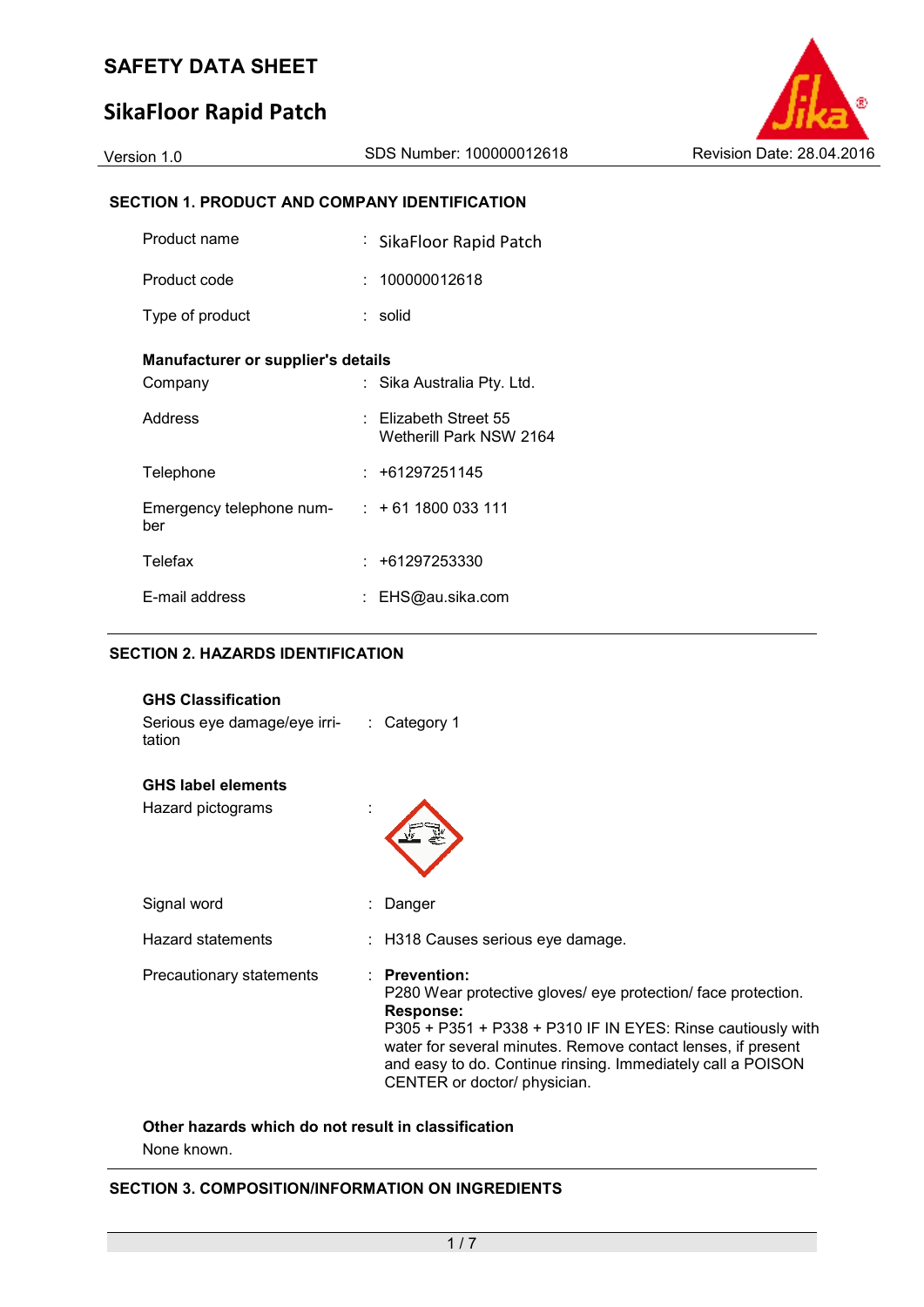## **SikaFloor Rapid Patch**



Substance / Mixture : Mixture

#### **Hazardous components**

| l Chemical name             | l CAS-No.  | Concentration (%) |
|-----------------------------|------------|-------------------|
| Quartz (SiO2)               | 14808-60-7 | $>= 30 - 60$      |
| calcium sulfate             | 7778-18-9  | $>= 10 - 530$     |
| Cement, portland, chemicals | 65997-15-1 | < 10              |
| Limestone                   | 1317-65-3  | $~<$ 10           |

#### **SECTION 4. FIRST AID MEASURES**

| General advice                                                    | : Move out of dangerous area.<br>Consult a physician.<br>Show this safety data sheet to the doctor in attendance.                                                                                                                                                                                                         |
|-------------------------------------------------------------------|---------------------------------------------------------------------------------------------------------------------------------------------------------------------------------------------------------------------------------------------------------------------------------------------------------------------------|
| If inhaled                                                        | : Move to fresh air.<br>Consult a physician after significant exposure.                                                                                                                                                                                                                                                   |
| In case of skin contact                                           | : Take off contaminated clothing and shoes immediately.<br>Wash off with soap and plenty of water.<br>If symptoms persist, call a physician.                                                                                                                                                                              |
| In case of eye contact                                            | : Small amounts splashed into eyes can cause irreversible tis-<br>sue damage and blindness.<br>In the case of contact with eyes, rinse immediately with plenty<br>of water and seek medical advice.<br>Continue rinsing eyes during transport to hospital.<br>Remove contact lenses.<br>Keep eye wide open while rinsing. |
| If swallowed                                                      | : Clean mouth with water and drink afterwards plenty of water.<br>Do not give milk or alcoholic beverages.<br>Never give anything by mouth to an unconscious person.                                                                                                                                                      |
| Most important symptoms<br>and effects, both acute and<br>delayed | : No known significant effects or hazards.<br>Excessive lachrymation<br>See Section 11 for more detailed information on health effects<br>and symptoms.<br>Causes serious eye damage.                                                                                                                                     |
| Notes to physician                                                | : Treat symptomatically.                                                                                                                                                                                                                                                                                                  |

#### **SECTION 5. FIREFIGHTING MEASURES**

| Suitable extinguishing media        | : Use extinguishing measures that are appropriate to local cir-<br>cumstances and the surrounding environment. |
|-------------------------------------|----------------------------------------------------------------------------------------------------------------|
| Hazardous combustion prod-<br>ucts  | : No hazardous combustion products are known                                                                   |
| Specific extinguishing meth-<br>ods | : Standard procedure for chemical fires.                                                                       |
| Special protective equipment        | : In the event of fire, wear self-contained breathing apparatus.                                               |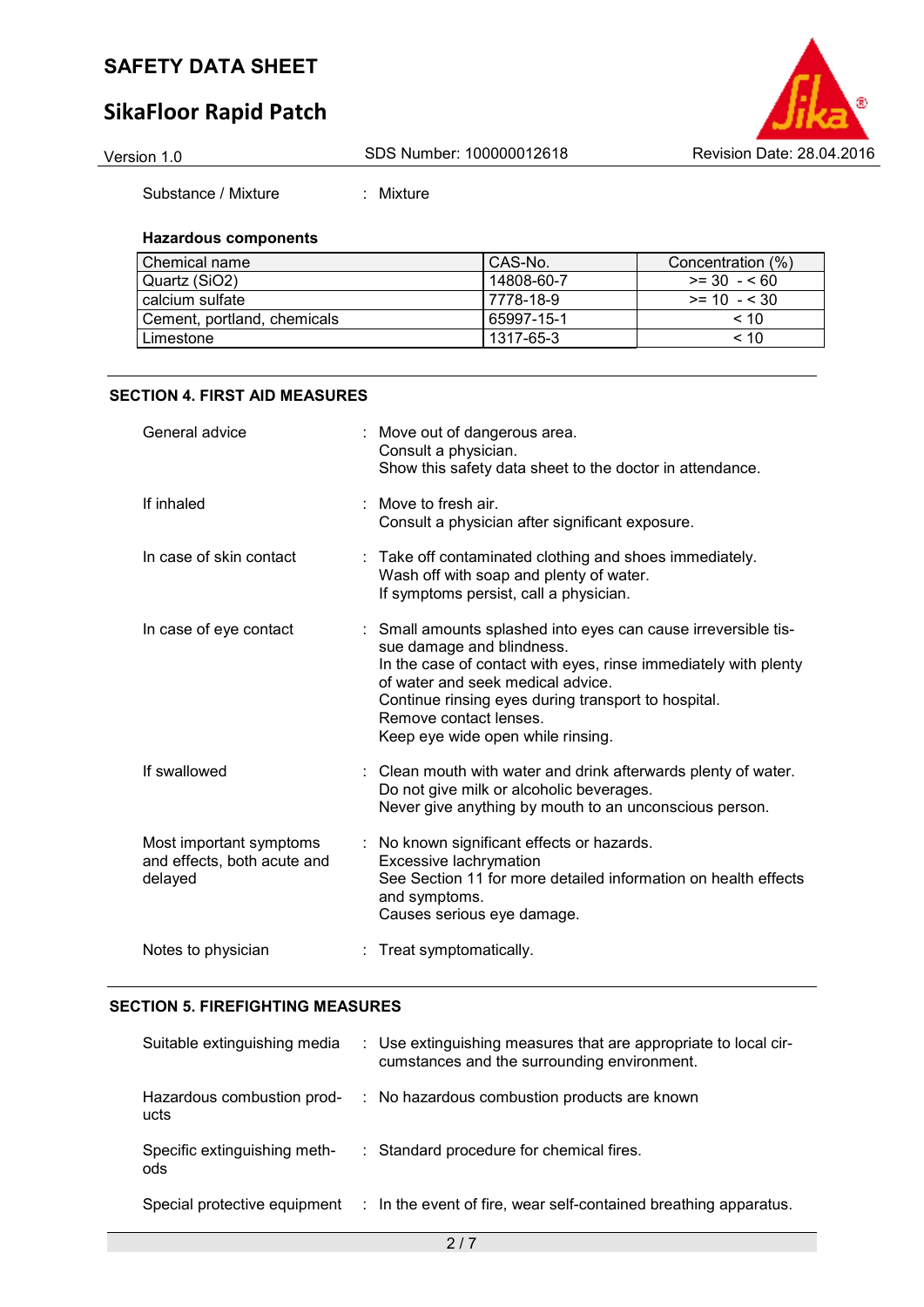## **SikaFloor Rapid Patch**

Version 1.0 SDS Number: 100000012618 Revision Date: 28.04.2016

for firefighters

#### **SECTION 6. ACCIDENTAL RELEASE MEASURES**

| Personal precautions, protec-<br>tive equipment and emer-<br>gency procedures | : Use personal protective equipment.<br>Avoid breathing dust.<br>Deny access to unprotected persons.       |
|-------------------------------------------------------------------------------|------------------------------------------------------------------------------------------------------------|
| Environmental precautions                                                     | : Try to prevent the material from entering drains or water<br>courses.                                    |
| Methods and materials for<br>containment and cleaning up                      | : Pick up and arrange disposal without creating dust.<br>Keep in suitable, closed containers for disposal. |

#### **SECTION 7. HANDLING AND STORAGE**

| Advice on protection against<br>fire and explosion | : Avoid dust formation. Provide appropriate exhaust ventilation<br>at places where dust is formed.                                                                                                                                                                                                                               |
|----------------------------------------------------|----------------------------------------------------------------------------------------------------------------------------------------------------------------------------------------------------------------------------------------------------------------------------------------------------------------------------------|
| Advice on safe handling                            | : Avoid exceeding the given occupational exposure limits (see<br>section 8).<br>Do not get in eyes, on skin, or on clothing.<br>For personal protection see section 8.<br>Smoking, eating and drinking should be prohibited in the ap-<br>plication area.<br>Follow standard hygiene measures when handling chemical<br>products |
| Hygiene measures                                   | : Handle in accordance with good industrial hygiene and safety<br>practice.<br>When using do not eat or drink.<br>When using do not smoke.<br>Wash hands before breaks and at the end of workday.                                                                                                                                |
| Conditions for safe storage                        | Keep container tightly closed in a dry and well-ventilated<br>place.<br>Store in accordance with local regulations.                                                                                                                                                                                                              |

#### **SECTION 8. EXPOSURE CONTROLS/PERSONAL PROTECTION**

# **Components with workplace control parameters**

| Components                  | CAS-No.                                                                                                     | Value type<br>(Form of     | Control parame-<br>ters / Permissible                               | <b>Basis</b> |
|-----------------------------|-------------------------------------------------------------------------------------------------------------|----------------------------|---------------------------------------------------------------------|--------------|
|                             |                                                                                                             | exposure)                  | concentration                                                       |              |
| Quartz (SiO2)               | 14808-60-7                                                                                                  | TWA (Res-<br>pirable dust) | $0.1$ mg/m $3$                                                      | AU OEL       |
|                             |                                                                                                             |                            |                                                                     |              |
| calcium sulfate             | 7778-18-9                                                                                                   | <b>TWA</b>                 | $10$ mg/m $3$                                                       | AU OEL       |
|                             | Further information: This value is for inhalable dust containing no<br>asbestos and < 1% crystalline silica |                            |                                                                     |              |
|                             |                                                                                                             |                            |                                                                     |              |
| Cement, portland, chemicals | 65997-15-1                                                                                                  | TWA                        | $10$ mg/m $3$                                                       | AU OEL       |
|                             |                                                                                                             |                            | Further information: This value is for inhalable dust containing no |              |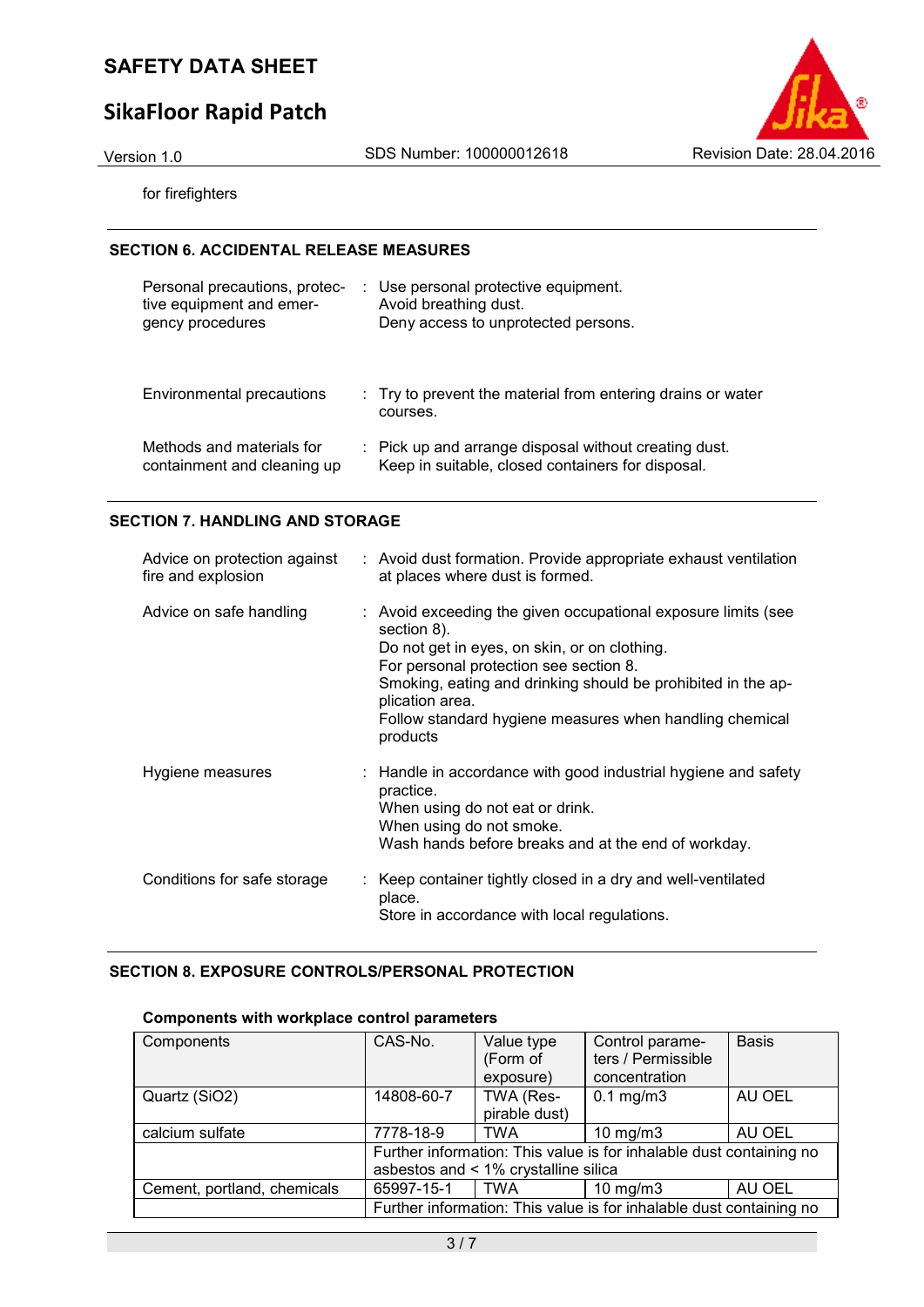## **SikaFloor Rapid Patch**



| Version 1.0                   |                   | SDS Number: 100000012618             |                                                                                                                                                                                                                                                                                                                                                                                                                                                                                     | Revision Date: 28.04.2016 |
|-------------------------------|-------------------|--------------------------------------|-------------------------------------------------------------------------------------------------------------------------------------------------------------------------------------------------------------------------------------------------------------------------------------------------------------------------------------------------------------------------------------------------------------------------------------------------------------------------------------|---------------------------|
|                               |                   | asbestos and < 1% crystalline silica |                                                                                                                                                                                                                                                                                                                                                                                                                                                                                     |                           |
| Limestone                     | 1317-65-3         | <b>TWA</b>                           | 10 mg/m3<br>(Calcium)                                                                                                                                                                                                                                                                                                                                                                                                                                                               | AU OEL                    |
|                               |                   | asbestos and < 1% crystalline silica | Further information: This value is for inhalable dust containing no                                                                                                                                                                                                                                                                                                                                                                                                                 |                           |
| Personal protective equipment |                   |                                      |                                                                                                                                                                                                                                                                                                                                                                                                                                                                                     |                           |
| Respiratory protection        |                   |                                      | : Use respiratory protection unless adequate local exhaust<br>ventilation is provided or exposure assessment demonstrates<br>that exposures are within recommended exposure guidelines.<br>The filter class for the respirator must be suitable for the max-<br>imum expected contaminant concentration<br>(gas/vapour/aerosol/particulates) that may arise when han-<br>dling the product. If this concentration is exceeded, self-<br>contained breathing apparatus must be used. |                           |
| Hand protection               | essary.           |                                      | Chemical-resistant, impervious gloves complying with an ap-<br>proved standard should be worn at all times when handling<br>chemical products if a risk assessment indicates this is nec-                                                                                                                                                                                                                                                                                           |                           |
| Eye protection                |                   |                                      | : Safety eyewear complying with an approved standard should<br>be used when a risk assessment indicates this is necessary.                                                                                                                                                                                                                                                                                                                                                          |                           |
| Skin and body protection      | cific work-place. |                                      | Choose body protection in relation to its type, to the concen-<br>tration and amount of dangerous substances, and to the spe-                                                                                                                                                                                                                                                                                                                                                       |                           |
|                               |                   |                                      |                                                                                                                                                                                                                                                                                                                                                                                                                                                                                     |                           |

#### **SECTION 9. PHYSICAL AND CHEMICAL PROPERTIES**

| Appearance                              | : powder              |
|-----------------------------------------|-----------------------|
| Colour                                  | : dark grey           |
| Odour                                   | : odourless           |
| Odour Threshold                         | No data available     |
| рH                                      | No data available     |
| Melting point/range / Freezing<br>point | : No data available   |
| Boiling point/boiling range             | :   No data available |
| Flash point                             | No data available     |
| Evaporation rate                        | No data available     |
| Flammability                            | No data available     |
|                                         |                       |
| Upper explosion limit                   | No data available     |
| Lower explosion limit                   | No data available     |
|                                         |                       |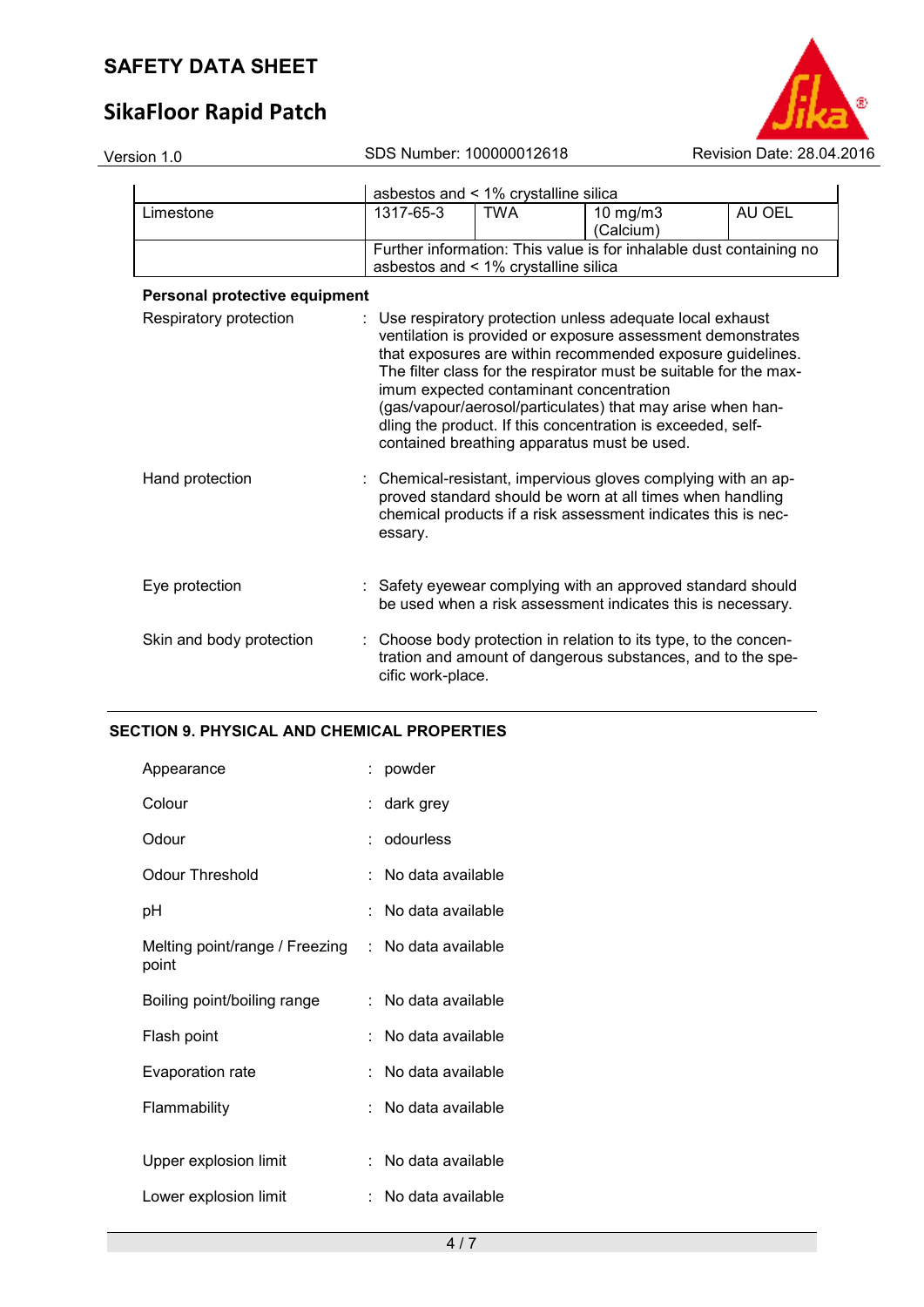## **SikaFloor Rapid Patch**



| Vapour pressure                            | No data available              |
|--------------------------------------------|--------------------------------|
| Relative vapour density                    | No data available              |
| Density                                    | : 1.7 g/cm3 (23 °C (73 °F) ()) |
|                                            |                                |
| Solubility(ies)<br>Water solubility        | No data available              |
| Solubility in other solvents               | $:$ No data available          |
| Partition coefficient: n-<br>octanol/water | : No data available            |
| Auto-ignition temperature                  | : No data available            |
| Decomposition temperature                  | $\therefore$ No data available |
| Viscosity, dynamic                         | No data available              |
| Viscosity, kinematic                       | No data available              |
| Molecular weight                           | : No data available            |

#### **SECTION 10. STABILITY AND REACTIVITY**

| Reactivity                              | : No dangerous reaction known under conditions of normal use. |
|-----------------------------------------|---------------------------------------------------------------|
| Chemical stability                      | : The product is chemically stable.                           |
| Possibility of hazardous reac-<br>tions | : Stable under recommended storage conditions.                |
| Conditions to avoid                     | $\therefore$ No data available                                |
| Incompatible materials                  | $\therefore$ No data available                                |
| Hazardous decomposition<br>products     | : No decomposition if stored and applied as directed.         |

#### **SECTION 11. TOXICOLOGICAL INFORMATION**

**Acute toxicity**  Not classified based on available information.

| : LD50 Oral (Rat): $> 5,000$ mg/kg |
|------------------------------------|
|                                    |

#### **Skin corrosion/irritation**

Not classified based on available information.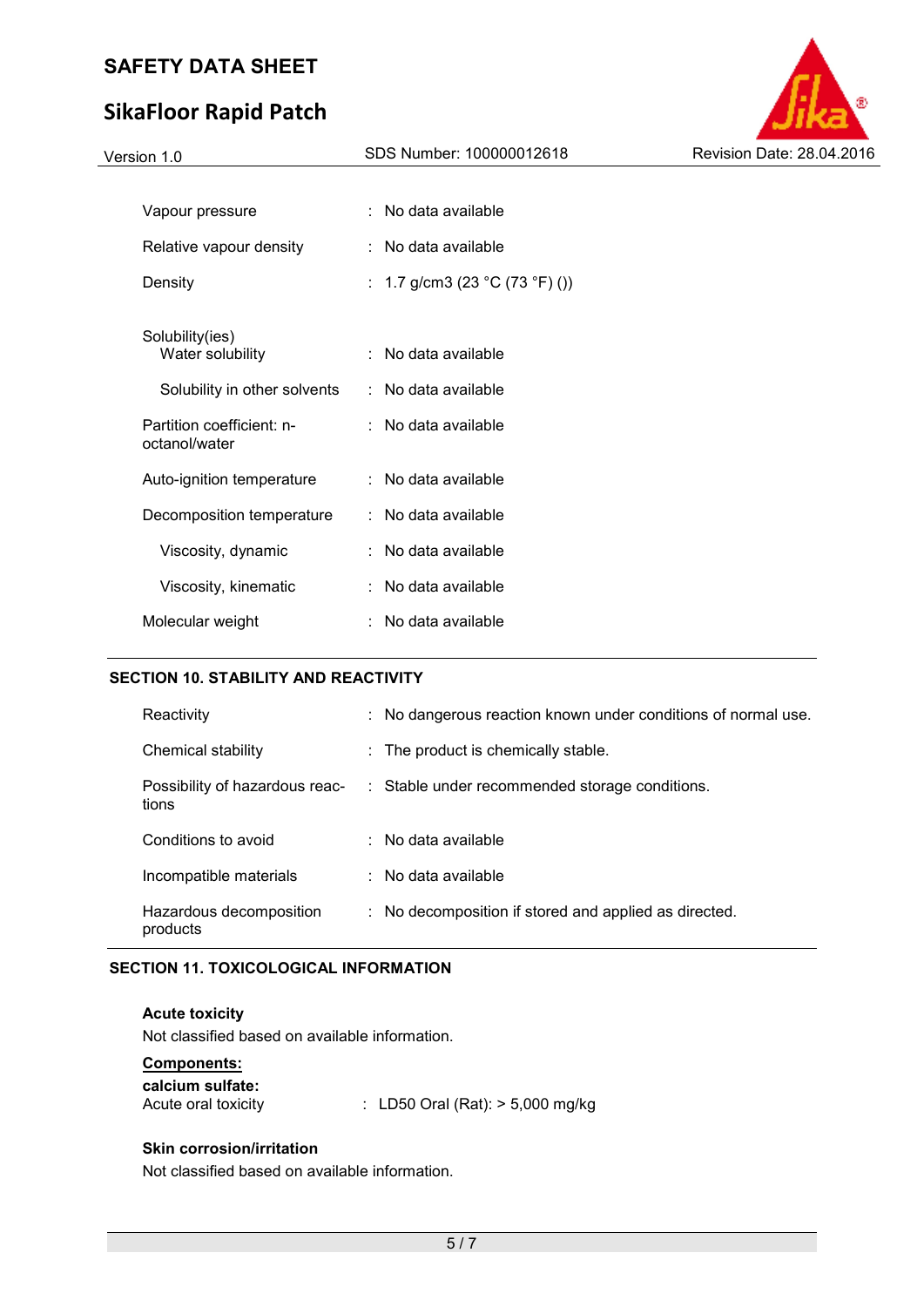## **SikaFloor Rapid Patch**



#### **Serious eye damage/eye irritation**

Causes serious eye damage.

#### **Respiratory or skin sensitisation**

Skin sensitisation: Not classified based on available information. Respiratory sensitisation: Not classified based on available information.

#### **Chronic toxicity**

**Germ cell mutagenicity**  Not classified based on available information.

#### **Carcinogenicity**

Not classified based on available information.

#### **Reproductive toxicity**

Not classified based on available information.

#### **STOT - single exposure**

Not classified based on available information.

## **STOT - repeated exposure**

Not classified based on available information.

#### **Aspiration toxicity**

Not classified based on available information.

#### **SECTION 12. ECOLOGICAL INFORMATION**

| <b>Ecotoxicity</b><br>No data available               |                                                |
|-------------------------------------------------------|------------------------------------------------|
| Persistence and degradability<br>No data available    |                                                |
| <b>Bioaccumulative potential</b><br>No data available |                                                |
| <b>Mobility in soil</b><br>No data available          |                                                |
| Other adverse effects                                 |                                                |
| <b>Product:</b><br>Additional ecological infor-       | : There is no data available for this product. |

mation

: There is no data available for this product.

#### **SECTION 13. DISPOSAL CONSIDERATIONS**

#### **Disposal methods**

| Waste from residues    | : Do not contaminate ponds, waterways or ditches with chemi-<br>cal or used container.<br>Send to a licensed waste management company. |
|------------------------|----------------------------------------------------------------------------------------------------------------------------------------|
| Contaminated packaging | : Empty remaining contents.<br>Dispose of as unused product.                                                                           |